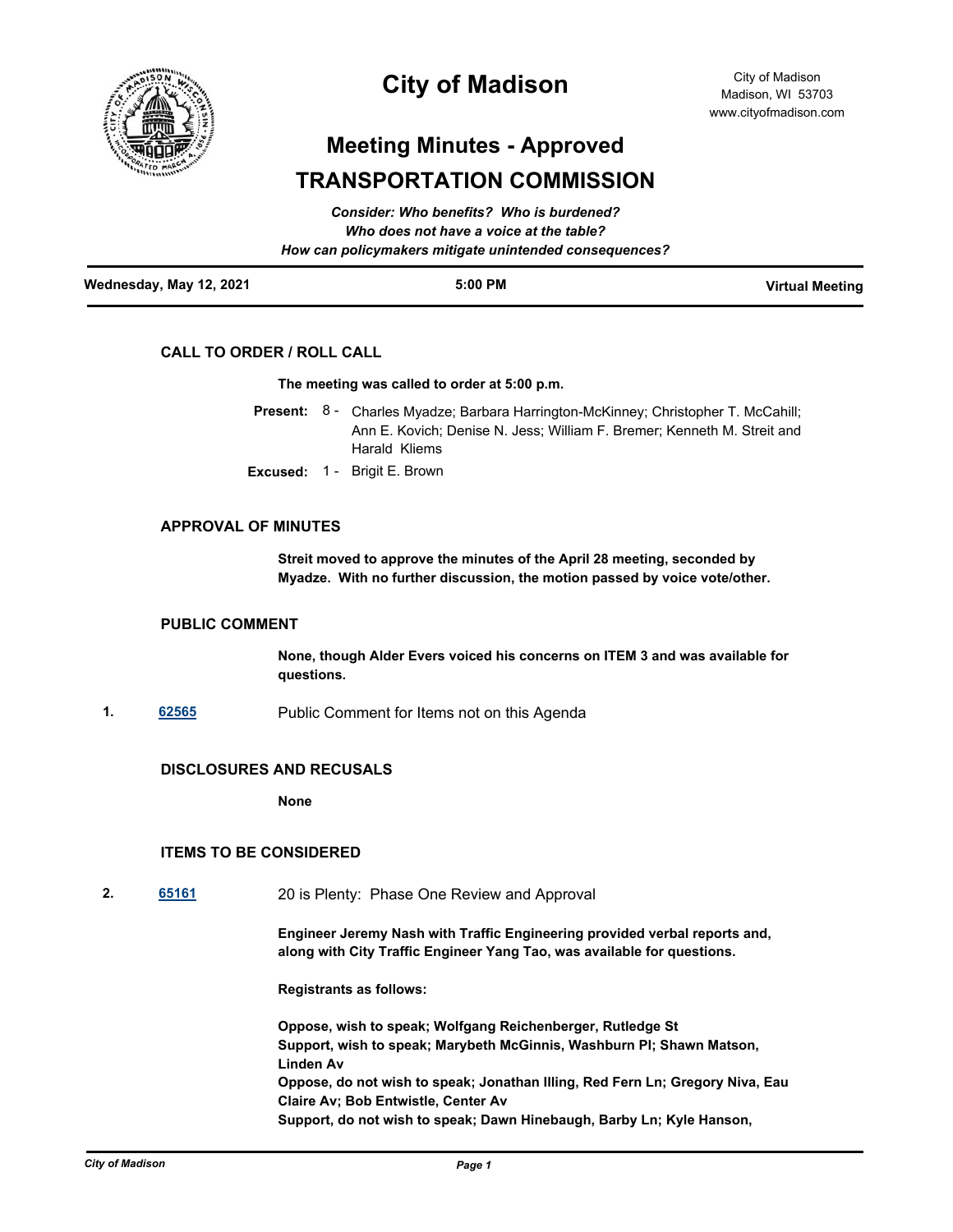**Helena St; Emily Reynolds, Hamilton St**

**Bremer moved to approve staff recommendations Tenney/Lapham and Hammersley/Theresa, seconded by Jess. Alders Currie and Foster voiced their concerns and were available for questions. After some discussion, the motion passed by voice vote/other.**

**Brown arrives at 5:45 p.m.**

**A new roll call is shown to reflect this:**

**Present: 9 - Charles Myadze; Barbara Harrington-McKinney; Christopher T. McCahill; Ann E.Kovich; Denise N. Jess; William F. Bremer; Kenneth M. Streit; Brigit E. Brown and Harald Kliems**

**3. [65355](http://madison.legistar.com/gateway.aspx?m=l&id=/matter.aspx?key=76577)** 2021 Shared Streets and Slow Streets

**Ped/Bike Administrator Renee Callaway provided verbal reports and, along with Yang Tao and Ped/Bike Outreach Specialist Pepe Barros Hoffens, was available for questions.**

**Registrants as follows:**

**Oppose, wish to speak; Wolfgang Reichenberger, Rutledge St Oppose, do not wish to speak; Jane Elmer, South Shore Dr; Charlene Sweeney, Lakeside St Support, wish to speak; Tom Wilson, Clark Ct; Nick Davies, Richard St; Marybeth McGinnis, Washburn Pl Support, do not wish to speak; Angel Solari, West Shore Dr; Jody Derr, South Shore Dr; Kyle Hanson, Helena St; Tyler Leeper, West Shore Dr; Mark Gierl, West Shore Dr; Shirley Crocker, South Shore Dr; Lynette Felhofer, West Shore Dr; Sandy Stark, Gregory St; Alejandra Pilarz, Gregory St; Mike Pilarz, Gregory St**

**4. [64985](http://madison.legistar.com/gateway.aspx?m=l&id=/matter.aspx?key=75242)** Neighborhood Traffic Management Program Follow Up

**Traffic Engineer Tom Mohr with Traffic Engineering provided verbal reports and was available for questions.**

**Registrants as follows:**

**Oppose, do not wish to speak; Sharla Miller, Golf Glen Neither support nor oppose, do not wish to speak; Alison Mares, Comanche Wy**

**Streit moved to approve traffic calming on Wheeler Road from Sherman Avenue to Comanche Way, seconded by Kliems. After minimal discussion, the motion passed by voice vote/other.**

**5. [65357](http://madison.legistar.com/gateway.aspx?m=l&id=/matter.aspx?key=76579)** Ped/Bike 2021 Enhancement Projects Review & Feedback

**Renee Callaway provided verbal reports and was available for questions. Alder Foster spoke on his concerns and was available for questions.**

**6. [64984](http://madison.legistar.com/gateway.aspx?m=l&id=/matter.aspx?key=75241)** Draft Request for Proposals - Racial Equity, Bias, and Inclusion Training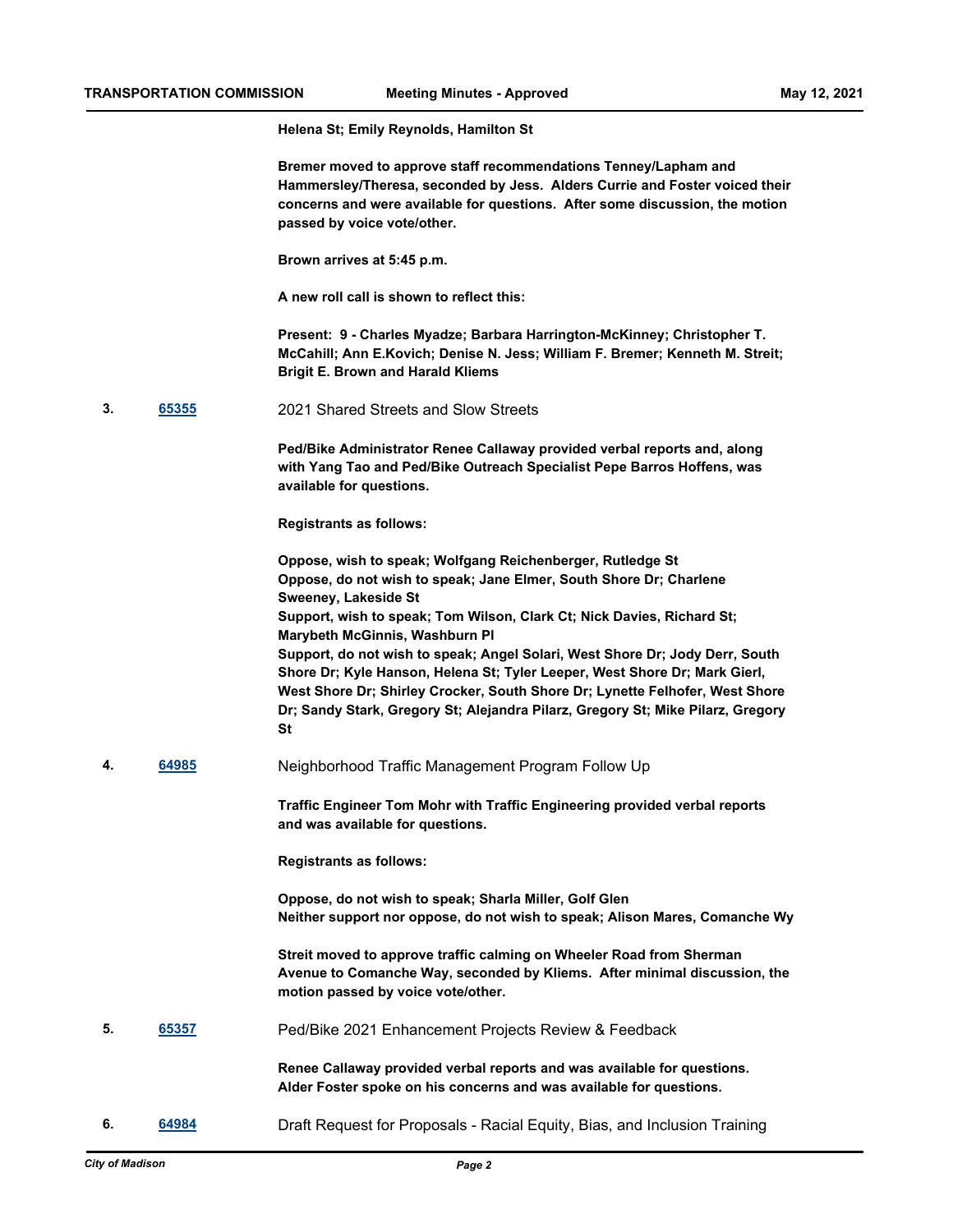**Transportation Director Tom Lynch provided verbal reports and was available for questions. Streit moved to allow TPPB members in attendance to participate in discussion, seconded by Brown. With no further discussion, the motion passed by voice vote/other. Brown moved to accept the draft proposal, seconded by Streit. With no further discussion, the motion passed by voice vote/other.**

- **7. [52830](http://madison.legistar.com/gateway.aspx?m=l&id=/matter.aspx?key=59483)** Members of TC and TPPB update on TPPB
	- **Tom Lynch, Chris McCahill and Tom Wilson provided updates: Complete Green Streets background analysis Transportation Capital budget Network Redesign Route Alternatives Workshops Vision Zero action plan deadline extended to March 2022 Metro Fare studies Looking at TPPB Work Plan Joint TPPB/Plan Commission meeting on Transportation Demand Management**
- **8. [61410](http://madison.legistar.com/gateway.aspx?m=l&id=/matter.aspx?key=72139)** Update on Traffic Calming Subcommittee

**Kovich provided verbal updates**

- **[62232](http://madison.legistar.com/gateway.aspx?m=l&id=/matter.aspx?key=72868)** Traffic Calming Subcommittee Materials
- **9. [60440](http://madison.legistar.com/gateway.aspx?m=l&id=/matter.aspx?key=71299)** General announcements by the Chair (for information only; not for discussion)

#### **Still two vacancies on TC**

**10. [60439](http://madison.legistar.com/gateway.aspx?m=l&id=/matter.aspx?key=71298)** Commission member suggestions for items on future agenda (for information only; not for discussion)

## **Bike Registration update Items listed in Legistar**

- **[56179](http://madison.legistar.com/gateway.aspx?m=l&id=/matter.aspx?key=67614)** Transportation Commission Work Plan
- **[58750](http://madison.legistar.com/gateway.aspx?m=l&id=/matter.aspx?key=69866)** Tentative Agenda Items for next TC Meeting, (for information only; not for discussion)

## **ADJOURNMENT**

**Kliems moved to adjourn, seconded by Bremer. The meeting adjourned at 7:36 p.m.**

## **INFORMATIONAL MATERIALS (most recent meeting minutes electronically attached, if available)**

**[07828](http://madison.legistar.com/gateway.aspx?m=l&id=/matter.aspx?key=8864)** Transportation Policy and Planning Board (TPPB) Greater Madison MPO (MPO) Dane County's Specialized Transportation Commission (STC) Downtown Coordinating Committee (DCC)